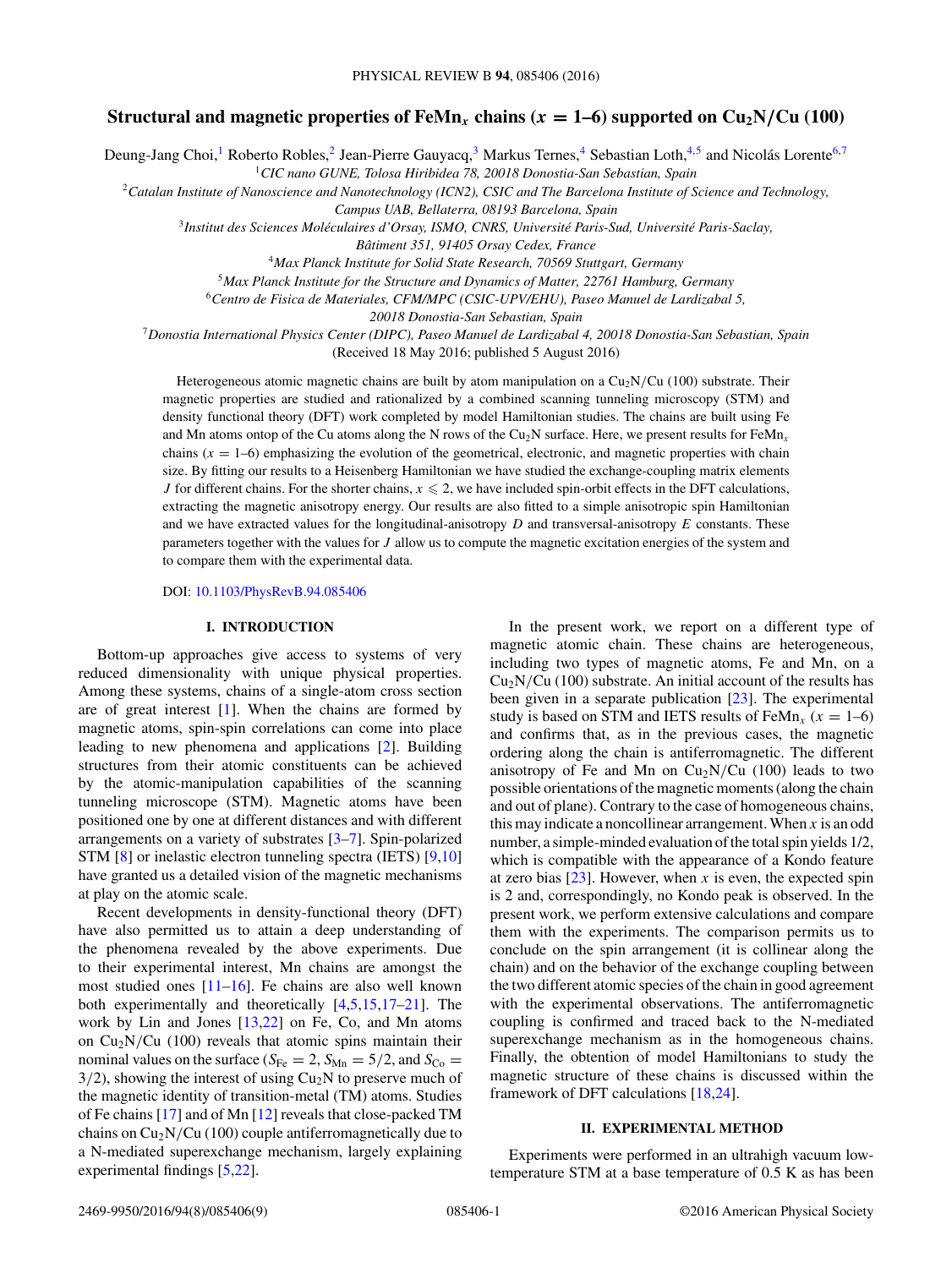<span id="page-1-0"></span>partially reported in Ref. [\[23\]](#page-8-0). Differential conductance was used as a local spectroscopic tool that gives information via inelastic electron tunneling (IETS) [\[9,10\]](#page-8-0). The differential conductance was directly measured using lock-in detection with  $72-\mu$ V rms modulation at 691 Hz to the sample bias voltage *V* .

The Cu (100) surface was cleaned by Ar sputtering and then annealed up to 850 K. After having big terraces of Cu(100) crystal, a monolayer of  $Cu<sub>2</sub>N$  was formed as a decoupling layer by nitrogen sputtering and post-annealing at 600 K. Single Fe and Mn atoms were deposited onto the pre-cooled surface. Pt-Ir tips were prepared by sputter-anneal cycles and coated with copper *in vacuo* by soft indentations into the Cu bridges. The tip status was monitored through STM images and controlled to manipulate the atoms. All atomic chains were built using vertical atomic manipulation. After identifying a given adatom by its spectroscopic features, we picked it up by voltage pulsing, dropped it off on a nitrogen site and hop it to a copper site. We build the chain atom by atom in a close-packed configuration to ensure an AF coupled spin chain. By doing so, all different kinds of  $\text{FeMn}_x$  ( $x = 1-10$ ) chains were constructed.

# **III. THEORETICAL METHOD**

*Ab initio* calculations are performed within the densityfunctional theory (DFT) framework as implemented in the VASP code  $[26]$ . We expand the wave functions using a plane-wave basis set with a cutoff energy of 300 eV. Core electrons are treated within the projector augmented wave method [\[27,28\]](#page-8-0). The PBE form of the generalized gradient approximation is used for the exchange and correlation functional [\[29\]](#page-8-0).

The system consists of a  $Cu(100)$  surface covered by a  $Cu<sub>2</sub>N$  layer. To model the surface, we use a slab geometry with four Cu layers plus the  $Cu<sub>2</sub>N$  layer. Following the above experimental procedure, Fe and Mn atoms are deposited on top Cu atoms, forming a chain in the [010] direction. We use a unit cell  $[3 \times (x + 3)]$  in units of the bulk lattice parameter such that the length along the [010] direction increases as  $(x + 3)$ , where  $x$  is the number of Mn atoms. In this way, we keep the distance between chain images constant for all sizes, being of three lattice constants in the unrelaxed configuration. The unit cell for  $FeMn<sub>2</sub>$  $FeMn<sub>2</sub>$  $FeMn<sub>2</sub>$  is shown in Fig. 2 as an example. The bottom Cu layer was kept fixed and the remaining atoms were allowed to relax until forces were smaller than  $0.01 \text{ eV/A}$ . The *k*-point sample was varied accordingly to the unit cell, and tests were performed to assure its convergence. The charge and magnetic moments have been calculated using the Bader analysis [\[30\]](#page-8-0).

A critical aspect of the calculations is the use of a static Coulomb charging energy *U*. Lin and Jones [\[13\]](#page-8-0) perform a constrained DFT calculation to evaluate *U*. For Mn, they find  $U = 4.9$  eV when Mn is sitting ontop a surface Cu atom, while it is reduced to  $U = 3.9$  eV ontop a N site. This is in agreement with their previous result [\[22\]](#page-8-0), where they found  $U = 5.0$  eV for Mn ontop of Cu, and  $U = 2.0$  eV for Fe. To the best of our knowledge, these are the only actual computations of *U* for Mn on the Cu<sub>2</sub>N/Cu (100) substrate. Rudenko *et al.* [\[12\]](#page-8-0) take an effective value  $U - J = 5$  eV, where *J* is the intra-atomic exchange coupling. Nicklas *et al.* [\[17\]](#page-8-0) do not take any value of *U* for Fe. As Lin and Jones [\[13\]](#page-8-0) show, the actual value of *U* greatly affects the computed exchange couplings, indeed, they find a difference of a factor of 2 between their calculations with  $U = 4.9$  eV and without *U*, finding DFT+*U* results in better agreement with the experiment.

In this work, we have used the GGA+*U* method of Dudarev [\[31\]](#page-8-0) with a  $U_{\text{eff}} = U - J$  of 1 eV for Fe and 4 eV for Mn. The chosen values correspond to roughly subtracting  $J \approx 1$  to  $U = 4.9$  eV ( $U = 2$  eV) as computed by Lin and Jones [\[13\]](#page-8-0) for Mn (Fe) ontop a Cu atom. As we will see, the values of *U*eff become critical for the determination of the exchange couplings. The effect of different values for *U*eff is discussed below.

To rationalize our results, we have fitted them to a Heisenberg Hamiltonian in the form

$$
H = -\sum_{i,j>i} J_{ij} S_i \cdot S_j,\tag{1}
$$

where  $J_{ij}$  are the exchange couplings between spins  $S_i$  and  $S_j$ . Evaluating different magnetic configurations we have been able to extract the  $J_{ij}$  values by fitting the DFT energies to the Heisenberg Hamiltonian, Eq. (1).

For the shorter chains (FeMn and FeMn<sub>2</sub>), we have included spin-orbit coupling (SOC) [\[32,33\]](#page-8-0) into our scalar-relativistic Hamiltonian. We have considered a simple anisotropic spin Hamiltonian, in the form

$$
H = DS_i^2 + E(S_j^2 - S_k^2). \tag{2}
$$

Here,  $i$ ,  $j$ , and  $k$  are such that  $i$  is the computed magnetic axis, while *j* and *k* are two orthogonal directions in the plane perpendicular to *i* (hard-plane) in principle, different from the surface directions. The energy of the system has been self-consistently calculated including SOC for the different orientations  $i$ ,  $j$ , and  $k$  of the magnetization axis and, from these energies, the values for  $D$  and  $E$  in Eq. (2) have been fitted using the evaluated magnetic moments.

#### **IV. RESULTS**

#### **A. Geometries and energetics**

Constant current images were obtained between atom manipulation sequences. This permitted us to have precise knowledge of the atomic arrangement. Unfortunately, the structure of the tip that is optimal for atom manipulation is not necessarily good for image production and the obtained images do not contain much information, as can be seen in Fig. [1.](#page-2-0) In the inset, we show the configuration as inferred from the atomic manipulation procedure that corresponds to a FeMn<sub>3</sub> chain.

The calculation yields precise insight on the actual geome-tries. In Fig. [2,](#page-2-0) we show the FeMn<sub>2</sub> geometry as an example. As we can see in the side view, after deposition of the TM atoms the final chain includes the N atoms in between them. These atoms are lifted from the surface. N atoms at the edge of the chain, like N<sub>1</sub>, are moved upwards by  $\approx 0.7 \text{ Å}$ , while N atoms in between TM atoms, like  $N_2$ , are lifted by  $\approx$  1.6 Å with respect to their unrelaxed positions in the bare  $CuN<sub>2</sub>$  surface. Therefore we can assume that the final chains have the form FeMn<sub>*x*N<sub>*x*+2</sub>. Of course, this is just a conventional choice to</sub>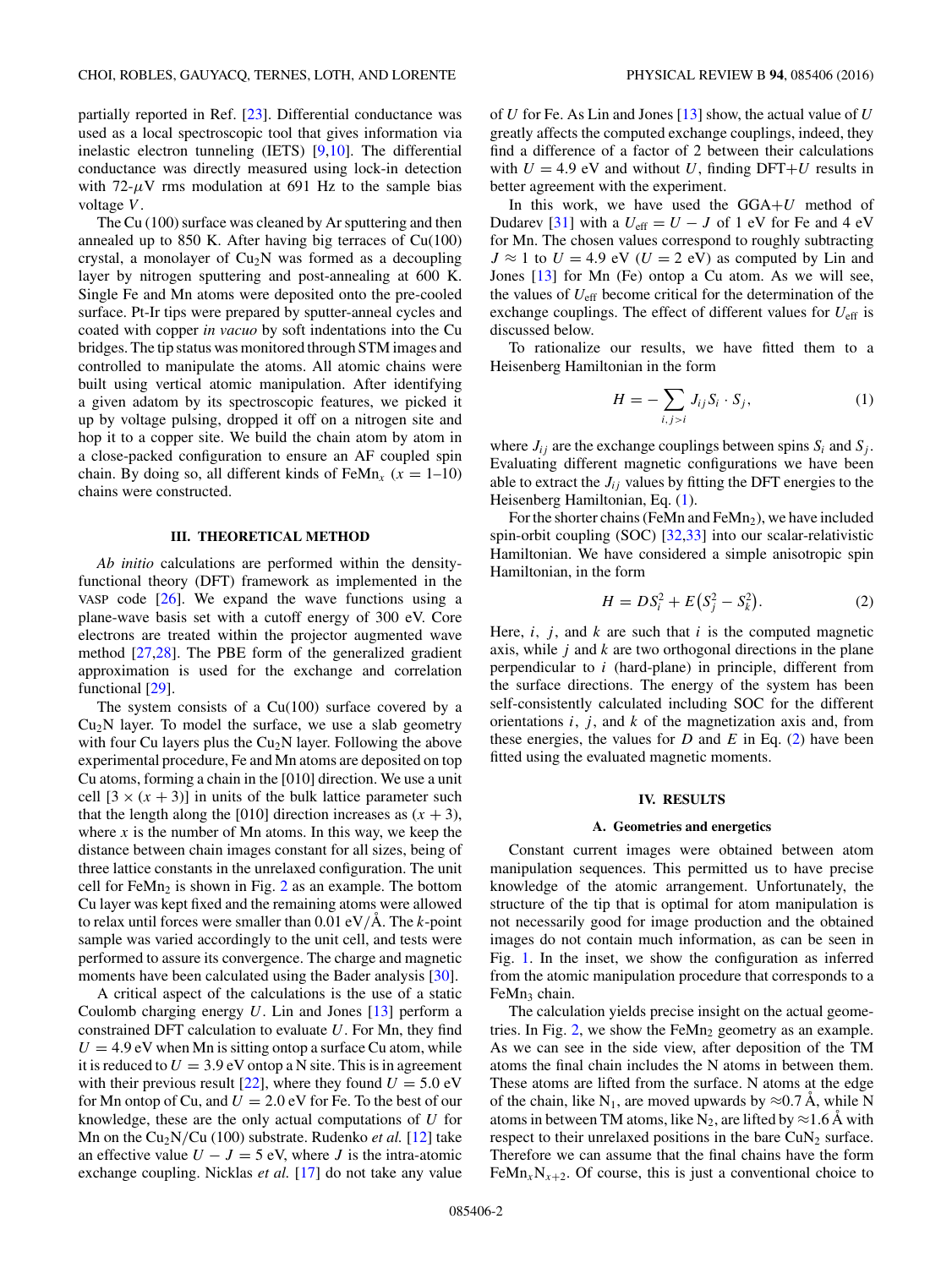<span id="page-2-0"></span>

FIG. 1. Constant current STM image of a  $FeMn<sub>3</sub>$  chain assembled on a  $Cu<sub>2</sub>N$  layer and atomic scheme (on the right of the figure) that can be inferred from the position of the upper-right Fe atom and manipulation with the STM tip. The STM image was scanned at 10 mV and 100 pA. The scanned area is  $6 \times 6$  nm<sup>2</sup>. The transitionmetal atoms were always placed on top of a Cu atom between two nitrogen atoms. The topography was processed with WSXM [\[25\]](#page-8-0).

identify the final chain, since other atoms in the surface are also significantly disturbed and could be considered as parts of the chain, like  $Cu<sub>S1</sub>$  and  $Cu<sub>S2</sub>$ .



FIG. 2. Top (top panel) and side (bottom panel) views of the relaxed geometry of FeMn<sub>2</sub>. We show Fe atoms in red; Mn atoms in green; N atoms in blue; Cu atoms in the first layer in brown; the rest of Cu atoms in pink. Blue lines delimit the unit cell used in the calculations. The vacuum side of the unit cell and the three bottom Cu layers have been removed for pictorial reasons.

It is interesting to study the evolution of the geometry of the chains as their size increases. In Table [I,](#page-3-0) we show the distance between TM atoms within the chain for all considered sizes. We observe that these distances are bigger than the unrelaxed value  $(3.65 \text{ Å corresponding to the PBE lattice parameter of})$ Cu due to the arrangement of the chain on the surface). For example,  $d$ [Fe-Mn<sub>1</sub>] for FeMn is 3.81 A, 4% bigger than the unrelaxed value. This distance tends to decrease as the chain size is increased, reaching  $3.73 \text{ Å}$  for FeMn<sub>6</sub>. The same behavior can be observed for other positions in the chain. Another interesting distance to track involves the Cu atoms just underneath Fe and Mn atoms. As can be seen in the side view of Fig. 2, these Cu atoms ( $Cu_{Fe}$ ,  $Cu_1$ ,  $Cu_2$ ) are pushed downwards by around 0.4 Å. For FeMn, the Fe-Cu<sub>Fe</sub> distance is very close to the value for the isolated atom  $(2.37 \text{ Å} \text{ versus } 2.38 \text{ Å})$ . However, it increases for longer chains, with a value of 2.40 Å for FeMn<sub>6</sub>. The same behavior is observed for the Mn atoms, again close to the single adsorbate for the case of FeMn  $(2.50 \text{ Å})$ versus  $2.47$  Å), and it increases for longer chains reaching 2.56 A for FeMn<sub>6</sub>. Hence, as the number x of Mn atoms increases, we find that the intra-chain distances diminish, see Table [I,](#page-3-0) while the distance between the chain atom and the top Cu ones increases. Both behaviors can be rationalized as stress built up as the chain increases its size. Indeed, the elongation of these distances can be easily identified with some destabilization of the chains as length is increased.

To check for the stability of the chains we have studied the chain's energetics. First, we start by analyzing the atomization energy per TM atom, *E*at[FeMn*<sup>x</sup>* ], defined from

$$
E_{\text{at}}[\text{FeMn}_x] = -\frac{1}{x+1} [E[\text{FeMn}_x] - E[\text{Fe}]
$$
  
-x E[Mn] - E<sub>x</sub>[Cu<sub>2</sub>N]], (3)

where  $E[\text{FeMn}_x]$  is the total energy of the system;  $E[\text{Fe}]$ (*E*[Mn]) is the energy of a gas-phase Fe (Mn) atom; and  $E_x$ [Cu<sub>2</sub>*N*] is the energy of the [3  $\times$  (*x* + 3)] unit cell of the bare surface. The atomization energy per TM atom is a measure of how much average energy per atom one needs to give to the adsorbed chain to separate it in its constituent Fe and Mn gas-phase atoms and the pristine  $Cu<sub>2</sub>N/Cu(100)$  substrate. Figure [3](#page-3-0) shows the atomization energy per TM atom as a function of the number of Mn atoms, *x*. The atomization energy per TM atom tends to decrease as the chain size increases, implying that long chains become energetically less favorable.

We can extract more information by looking at another quantity that reflects better the experimental procedure to construct the chain. Let us remember that the chains are constructed by STM manipulation. First, Fe and Mn atoms are deposited on the surface, and then they are moved with the STM tip to form the desired structure. To account for this procedure, we can define a formation energy where the reference of energy is the one of the deposited TM atom, and then to study the gain in energy by adding one more atom to the chain. The definition that we used for the formation energy is given by

$$
E_F[\text{FeMn}_x] = -[E_{\text{at}}[\text{FeMn}_x] - E_{\text{at}}[\text{Fe}] - xE_{\text{at}}[\text{Mn}]], \quad (4)
$$

where we use the atomization energies defined in Eq. (3). From  $E_F$ , we can define the gain in energy by adding one more TM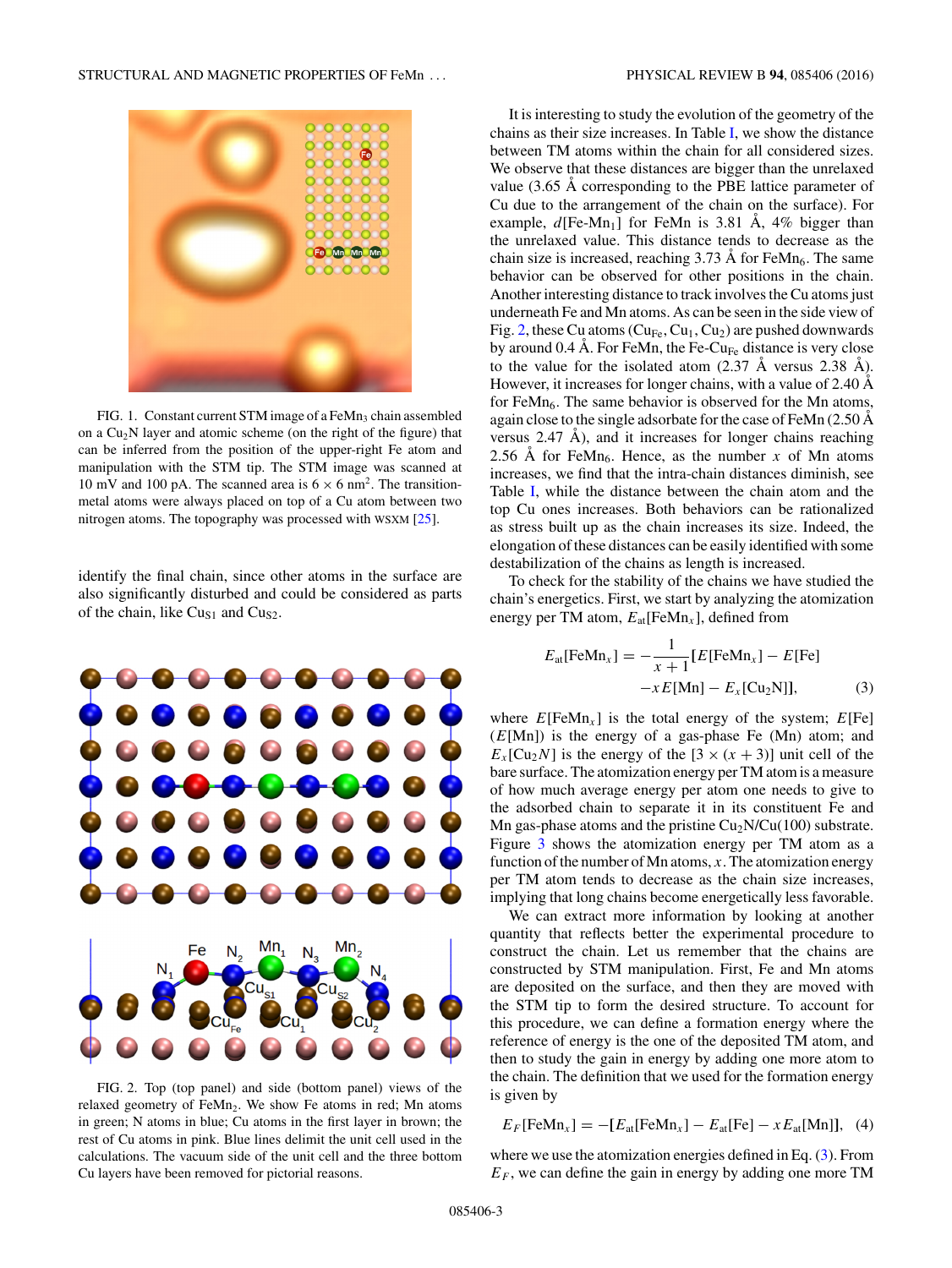|                   | $d[Fe-Mn_1]$ | $d[Mn_1-Mn_2]$ | $d[Mn_2-Mn_3]$ | $d[Mn_3-Mn_4]$ | $d$ [Mn <sub>4</sub> -Mn <sub>5</sub> ] | $d$ [Mn <sub>5</sub> -Mn <sub>6</sub> ] |
|-------------------|--------------|----------------|----------------|----------------|-----------------------------------------|-----------------------------------------|
| FeMn              | 3.81         |                |                |                |                                         |                                         |
| FeMn <sub>2</sub> | 3.77         | 3.84           |                |                |                                         |                                         |
| FeMn <sub>3</sub> | 3.75         | 3.80           | 3.82           |                |                                         |                                         |
| FeMn <sub>4</sub> | 3.74         | 3.77           | 3.78           | 3.79           |                                         |                                         |
| FeMn <sub>5</sub> | 3.73         | 3.75           | 3.76           | 3.77           | 3.77                                    |                                         |
| FeMn <sub>6</sub> | 3.73         | 3.74           | 3.75           | 3.74           | 3.77                                    | 3.74                                    |

<span id="page-3-0"></span>TABLE I. Distances between the different TM atoms for the six considered chains (in angstroms). Note that the unrelaxed value would be 3.65 Å in agreement with the DFT lattice parameter of the Cu substrate.

atom,  $\Delta_x E_F$  [\[34\]](#page-8-0), as

$$
\Delta_x E_F = E_F[\text{FeMn}_x] - E_F[\text{FeMn}_{x-1}]
$$
  
= -[ $E_{\text{at}}[\text{FeMn}_x] - E_{\text{at}}[\text{FeMn}_{x-1}] - E_{\text{at}}[\text{Mn}]]. (5)$ 

This quantity,  $\Delta_x E_F$ , defines the energy gained by adding a Mn atom to an existing chain starting from an Fe atom, which mimics the experimental procedure to build the system. The calculated values of  $\Delta_x E_F$  are always positive indicating that building the chains is an energetically favorable process. The energy gain is modest ( $\approx$ 0.4 eV), and decreases by 37% from FeMn to FeMn<sub>6</sub> (Fig. 3). Experimentally, the longest chains contained nine Mn atoms [\[23\]](#page-8-0). Our results seem to suggest that longer chains will be difficult to form due to the accumulated stress imposed by the surface lattice constant and the Fe–Mn distance.

#### **B. Electronic and magnetic properties and charge transfer**

The magnetic properties are one of the main motivations for the study of these systems. They largely stem from the electronic structure of the atomic chains on the surface. An analysis of the electronic structure by projection onto atomic orbitals have been shown in Ref. [\[23\]](#page-8-0). The magnetic properties were shown to be given by the population of Fe and Mn *d* orbitals. In the case of Fe, the  $d_z^2$  orbital was basically



FIG. 3. Atomization energy, *E*at from Eq. [\(3\)](#page-2-0), (black x's) and the gain in energy by adding one more Mn atom to the chain,  $\Delta_x E_F$  from Eq. [\(4\)](#page-2-0), (red stars). As we can see, atomization of the chain becomes less difficult as the chain becomes longer, and correspondingly, adding one more atom does not reduce the total energy as much for longer chains. These values reveal an increasing destabilization of the chain as it size increases. The dotted lines are a guide for the eye.

filled (where *z* is the direction perpendicular to the surface *in the present case*), not contributing to the atomic magnetic moment. The Mn atoms show a larger spin polarization due to the complete polarization of its *d* shell after inclusion in the FeMn<sub>x</sub> chain. The exchange splitting of  $d$  bands is the smallest for Fe, but still it is roughly 5 eV, showing how robust magnetism is in these chains. The electronic structure near the Fermi energy is largely due to the Cu and N states and with negligible magnetic polarization.

It is interesting to inspect the total magnetic moment of the chains shown in Table [II.](#page-4-0) We can see how the magnetic couplings between Fe-Mn and Mn-Mn atoms are antiferromagnetic (AF) in the most stable configuration. In addition, the magnetic moment of atomic Fe on the surface is 3.35 $\mu_B$  (formally *S* = 2), while the value for Mn is 4.80 $\mu_B$ (formally  $S = \frac{5}{2}$ ). Therefore formally, when adding Mn atoms to a Fe one, we would get systems with  $S = \frac{1}{2}$  for an odd number of Mn atoms,  $x$ , and  $S = 2$  for an even number. In the computed results for the total magnetic moment in the cell  $(\mu_T)$  we observe the expected even-odd behavior, with values of 1.30–1.43 Bohr magnetons,  $\mu_B$ , for *x* odd, and 3.68–3.86 $\mu_B$ for the *x* even. Values of  $1.30-1.43\mu_B$  correspond well with the simple result  $S = \frac{1}{2}$ . The difference from  $1\mu_B$  has two different sources that are present in these calculations. On the one hand, the TM atoms present fractional occupancies that lead to noninteger multiples of  $\mu_B$ . On the other hand, these calculations are mean-field approximations to the difficult solutions of correlated AF ground states. As a consequence, the mean-field solution averages over the possible atomic magnetic moments found in the multiple spin configurations of the correct AF ground state.

The AF coupling between the TM atoms is mediated by the N atoms via a superexchange mechanism as previously shown for Mn [\[12\]](#page-8-0) and Fe chains [\[17\]](#page-8-0). To illustrate the superexchange interaction, we show the spin-difference-density of the  $FeMn<sub>3</sub>$ chain in Fig. [4.](#page-4-0) The spin polarization of the intercalated N atoms adopts the expected form for superexchange, with induced spin polarization within the atom, but net spin close to zero. Indeed, the bigger values for the induced magnetic moments of N atoms are very small, for example  $0.11\mu_B$  for  $N_1$  and  $0.08\mu_B$  for  $N_2$ . Superexchange also leads to a change in the atomic angles: the Fe-N-Mn and Mn-N-Mn angles tend to approach  $180°$  maximizing the AF interactions [\[12,17\]](#page-8-0).

The magnetic moments tend to increase with increasing chain size, which is consistent with the previously mentioned progressive separation of the chain from the surface. The magnetic moments of the Mn atoms within a given chain are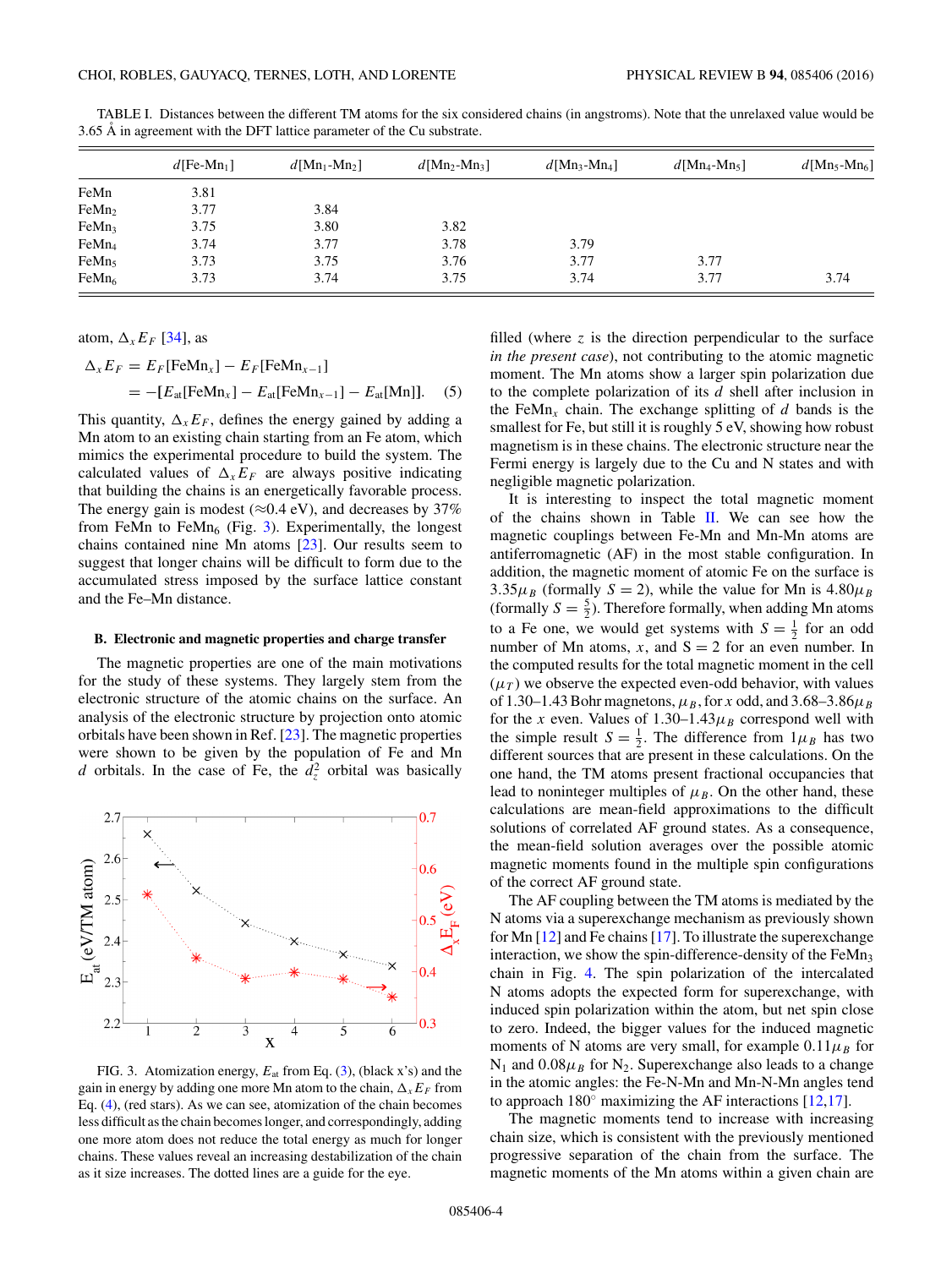<span id="page-4-0"></span>TABLE II. Magnetic moments (in  $\mu_B$ ) of the TM atoms in the chains. Values for isolated Fe and Mn atoms on the surface are included for comparison. The values have been obtained by performing a Bader analysis [\[30\]](#page-8-0). The total magnetic moment  $\mu<sub>T</sub>$  of the calculation cell also includes contributions from nearby copper atoms that spin polarize, hence  $\mu<sub>T</sub>$  slightly differs from the sum of the magnetic moments of Fe and Mn.

|                   | $\mu_T$ | $\mu$ [Fe] | $\mu$ [Mn <sub>1</sub> ] | $\mu$ [Mn <sub>2</sub> ] | $\mu$ [Mn <sub>3</sub> ] | $\mu$ [Mn <sub>4</sub> ] | $\mu$ [Mn <sub>5</sub> ] | $\mu$ [Mn <sub>6</sub> ] |
|-------------------|---------|------------|--------------------------|--------------------------|--------------------------|--------------------------|--------------------------|--------------------------|
| Fe                | 3.82    | 3.35       |                          |                          |                          |                          |                          |                          |
| Mn                | 4.97    |            | 4.80                     |                          |                          |                          |                          |                          |
| FeMn              | $-1.30$ | 3.16       | $-4.65$                  |                          |                          |                          |                          |                          |
| FeMn <sub>2</sub> | 3.68    | 3.17       | $-4.55$                  | 4.71                     |                          |                          |                          |                          |
| FeMn <sub>3</sub> | $-1.43$ | 3.19       | $-4.56$                  | 4.56                     | $-4.73$                  |                          |                          |                          |
| FeMn <sub>4</sub> | 3.78    | 3.22       | $-4.56$                  | 4.57                     | $-4.57$                  | 4.75                     |                          |                          |
| FeMn <sub>5</sub> | $-1.36$ | 3.23       | $-4.56$                  | 4.58                     | $-4.58$                  | 4.58                     | $-4.77$                  |                          |
| FeMn <sub>6</sub> | 3.86    | 3.23       | $-4.57$                  | 4.58                     | $-4.58$                  | 4.59                     | $-4.58$                  | 4.79                     |

quite constant, with the exception of the final atom, which is ≈4% bigger. The reason is the lower coordination of the edge atom, reflected in the slightly longer distance with the Cu atom below and the longer distance with the adjacent N atoms.

The analysis of charge transfer in the system yields that each TM atom in the chain loses around one *s* electron to form the bond with N atoms in the chain and the Cu atom underneath the TM atom. The *d* charge is similar to the atomic case, i.e., there are six electrons in the *d* manifold for Fe, and five for Mn, in agreement with the computed magnetic moments.

# **C. Exchange coupling constants**

We have fitted our results to the Heisenberg Hamiltonian shown in Eq. [\(1\)](#page-1-0). In order to do so, we have calculated different spin solutions corresponding to different magnetic ordering among the TM atoms in the chain. In all calculations, we have used the geometry of the most stable configuration, which is always the AF case shown in Table II. For the atomic values of *S*, in Eq. [\(1\)](#page-1-0), we had the choice of either using the formal value  $(S = 2$  for Fe,  $S = \frac{5}{2}$  for Mn), or taking the computed value from the DFT calculation since for a single atom  $S<sub>z</sub>$  is a good quantum number. We have opted for the later option, which gives values for the exchange coupling constants *J* 's, which are between 15% and 20% higher. We can justify this choice because the DFT values reflect the local magnetic moment that interacts via other atoms (superexchange) with the local magnetic moment of the next neighbor in the calculation. The results are shown in Table [III.](#page-5-0) As expected, *J* 's involving first neighbors are negative, which indicate an AF coupling. Second



FIG. 4. Spin density of the FeMn<sub>3</sub> chain. Red (yellow) indicates majority (minority) spin areas. The chosen isovalue is  $0.01 \text{ eV/A}^3$ . The color code of the atoms is the same of Fig. [2.](#page-2-0)

neighbor *J* 's are positive, indicating a ferromagnetic coupling, which further stabilizes the global AF solution. Further order J's are smaller, and its omission in the fit only implies a small error.

The convergence with the number of coupled atoms considered in the Heisenberg chain, Eq.  $(1)$ , is very fast. We have done a systematic study for FeMn<sub>4</sub> where different number of neighbors are included in solving Eq. [\(1\)](#page-1-0). Considering just first neighbors introduces a maximum error of 0.2 meV. Considering first and second neighbors the error is less than 0.1 meV. These calculations show that the effective interactions in these spin chains are very short range and first-neighbors truncation is indeed an accurate approximation.

Analyzing the evaluated exchange couplings, *J* , we observe that the biggest value is obtained for the first-neighbors interaction between Fe and  $Mn_1$ . Thus the AF coupling between Fe and Mn is stronger than the one between Mn-Mn. FeMn is a special case since it involves two edge atoms, the resulting AF coupling is the strongest one. Curiously, the exchange coupling between Fe and Mn<sub>1</sub>  $(J_{12})$  presents a sharp drop for FeMn<sub>2</sub> to start increasing again for FeMn<sub>3</sub> and FeMn<sub>4</sub>. The coupling between  $Mn_1$  and  $Mn_2$  ( $J_{23}$ ) presents the same behavior, it shows a minimum for FeMn<sub>3</sub>. Similar behavior is obtained for pure Mn chains by Rudenko *et al.* [\[12\]](#page-8-0). These minima in the exchange couplings seem to be independent from the atomic geometry, where the behavior with chain length is monotonous, and with the atomic magnetic moments. It is probably due to the sudden appearance of an extra neighbor that symmetrizes the interactions on the central atom of the chain.

As Rudenko *et al.* [\[12\]](#page-8-0) and Lin and Jones [\[13\]](#page-8-0) note, there is a dependence of the values of the interatomic exchange coupling on the chosen value of  $U_{\text{eff}} = U - J$  for the GGA+*U* approximation. Figure  $5$  shows the dependence of  $J_{12}$  for FeMn on  $U_{\text{eff}}$ . We find that as the value of  $U_{\text{eff}}$  decreases,  $|J_{12}|$  increases. For the values of the present study  $[13]$  ( $U_{\text{eff}}$  $[Fe] = 1$  eV and  $U_{eff}$  [Mn] = 4 eV)  $J_{12} = -10.25$  meV. If  $U_{\text{eff}}$ [Fe] is reduced by 1 eV, this value changes to  $-11.60$ meV. When *U*eff[Mn] is reduced by 1 eV the effect is more pronounced, obtaining a value of −16.44 meV (60% increase in absolute value). These values give us an interval of exchange couplings that will be compared with our experimental results in the following sections.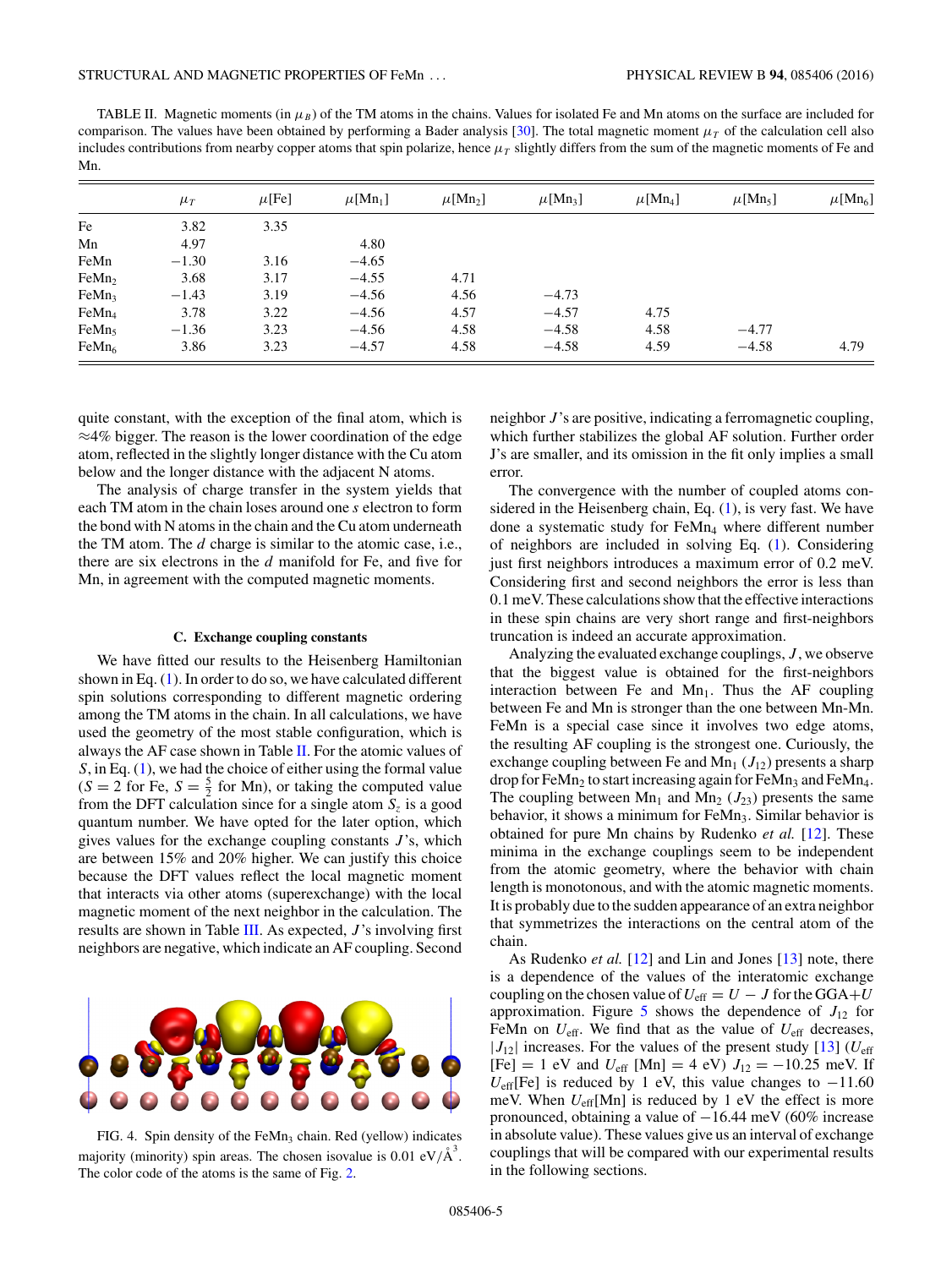<span id="page-5-0"></span>

|                   | First neighbors |          |          |          | Second neighbors |          |          | Third neighbors |          |          |
|-------------------|-----------------|----------|----------|----------|------------------|----------|----------|-----------------|----------|----------|
|                   | $J_{12}$        | $J_{23}$ | $J_{34}$ | $J_{45}$ | $J_{13}$         | $J_{24}$ | $J_{35}$ | $J_{14}$        | $J_{25}$ | $J_{15}$ |
| FeMn              | $-10.25$        |          |          |          |                  |          |          |                 |          |          |
| FeMn <sub>2</sub> | $-6.51$         | $-2.09$  |          |          | 0.97             |          |          |                 |          |          |
| FeMn <sub>3</sub> | $-7.30$         | $-1.97$  | $-1.97$  |          | 1.14             | 0.32     |          | 0.10            |          |          |
| FeMn <sub>4</sub> | $-7.96$         | $-2.69$  | $-2.10$  | $-2.16$  | 0.73             | 0.05     | 0.27     | $-0.36$         | $-0.01$  | $-0.02$  |

TABLE III. Values for the exchange coupling constants (in meV) obtained by fitting Eq. [\(1\)](#page-1-0) to the GGA+*U* total energies.

#### **D. Magnetic anisotropy**

We have studied the magnetic anisotropy energy (MAE) of the system by including SOC in our calculations. We have performed self-consistent calculations in three directions: along the chain  $(y)$ , perpendicular to the chain in the plane  $(x)$ , and perpendicular to the plane (*z*).

We have also fitted the anisotropic spin Hamiltonian of Eq. [\(2\)](#page-1-0) to the singly adsorbed atoms using their computed magnetic moments to obtain values for *D* and *E* using the equations:

$$
D = \frac{2E_i - (E_j + E_k)}{S(2S - 1)},
$$
  
\n
$$
E = \frac{E_j - E_k}{S(2S - 1)},
$$
\n(6)

where  $E_i$ ,  $E_j$ , and  $E_k$  are the magnetic anisotropy energies when the spin, *S*, is aligned along the easy or hard axis *i* and the two transversal axes *j* and *k*, see Table IV.

For Fe, the minimun of MAE lies along the N direction,  $i = y$ , with a value of 1.88 meV in good agreement with previous calculations [\[35,36\]](#page-8-0). The transversal direction show larger values of the energy as compared with previous calculations [\[35,36\]](#page-8-0). For Mn, the MAE is much smaller and with a value of 0.15 meV in good agreement with Ref. [\[35\]](#page-8-0).

Our results have been tested against convergence with unit cell size [\[37\]](#page-8-0) and present a negligible dependence. Moreover, MAE calculations are very robust against different DFT approximations. Using GGA+*U*, Barral *et al.* [\[36\]](#page-8-0) obtained similar results to the strictly LDA calculations by Shick



FIG. 5. Evolution of  $J_{12}$  for FeMn with respect to the variation of  $U_{\text{eff}}$ . We have changed one of the values of  $U$  while keeping constant the other one.

*et al.* [\[35\]](#page-8-0). Panda *et al.* [\[38\]](#page-8-0) obtain a small change in D when they use an extraordinarily large value of *U* (from  $D = -0.48$  meV for  $U = 0$  to  $D = -0.67$  meV for  $U = 6$ eV). Hence, as Panda *et al.* [\[38\]](#page-8-0) show, improved calculations of MAE need to go beyond DFT.

The calculation of *D* and *E* differ from reported values. Our calculations compared better with the values of Ref. [\[35\]](#page-8-0) if the nominal magnetic moments are used. Indeed, we obtain  $D = -0.44$  meV and  $E = 0.19$  meV using  $S = 2$  for Fe and  $D = -0.67$  meV,  $E = 0.29$  meV for the computed magnetic moments. These values are obtained if we assume an easy axis along the *y* direction as found experimentally [\[22\]](#page-8-0). For Mn the agreement with Ref. [\[35\]](#page-8-0) improves probably because the DFT magnetic moment agrees with the nominal one. However, Barral *et al.* [\[36\]](#page-8-0) report on a different spin direction for Mn. As these last authors discuss, the MAE values for Mn on  $Cu<sub>2</sub>N$  are very small and prone to numerical inaccuracy. These results support the idea that MAE calculations require post-DFT treatments such as the very recent ones of Ref. [\[38\]](#page-8-0).

Taking into account that experimentally Mn and Fe display perpendicular easy axes [\[22\]](#page-8-0), one may wonder if the SOC might induce a noncollinear alignment of the magnetic moments in the chains. We have tested that possibility for the shorter chains by performing an explicit noncollinear calculation including SOC [\[33\]](#page-8-0). Due to the small energies involved in the calculation, the convergence of noncollinear solutions is very challenging. We have been able to stabilize a noncollinear configuration for FeMn where the magnetic moment of Fe is along the chain, while the moment for Mn forms an angle of 27◦ with the *y* axis. However, this solution is 3.79 meV higher in energy than the collinear solution. For longer chains, we have not been able to stabilize any noncollinear solution. Therefore we have just considered collinear configurations for the rest of our calculations.

The larger MAE of Fe forces the full-chain magnetic axis to align with the Fe anisotropy axis. This is indeed

TABLE IV. Magnetic anisotropy energies (MAE) (in meV). We also show the easy axis directions, where  $x$  is the direction in plane and perpendicular to the chain, *y* along the chain, and *z* perpendicular to the surface.

| $MAE$ (meV)       | dir | $E_z - E_v$ | $E_x - E_y$ |
|-------------------|-----|-------------|-------------|
| Fe                | ν   | 0.74        | 1.88        |
| Mn                | Z.  | $-0.15$     | $-0.02$     |
| FeMn              | y   | 0.75        | 1.51        |
| FeMn <sub>2</sub> | ν   | 0.48        | 1.46        |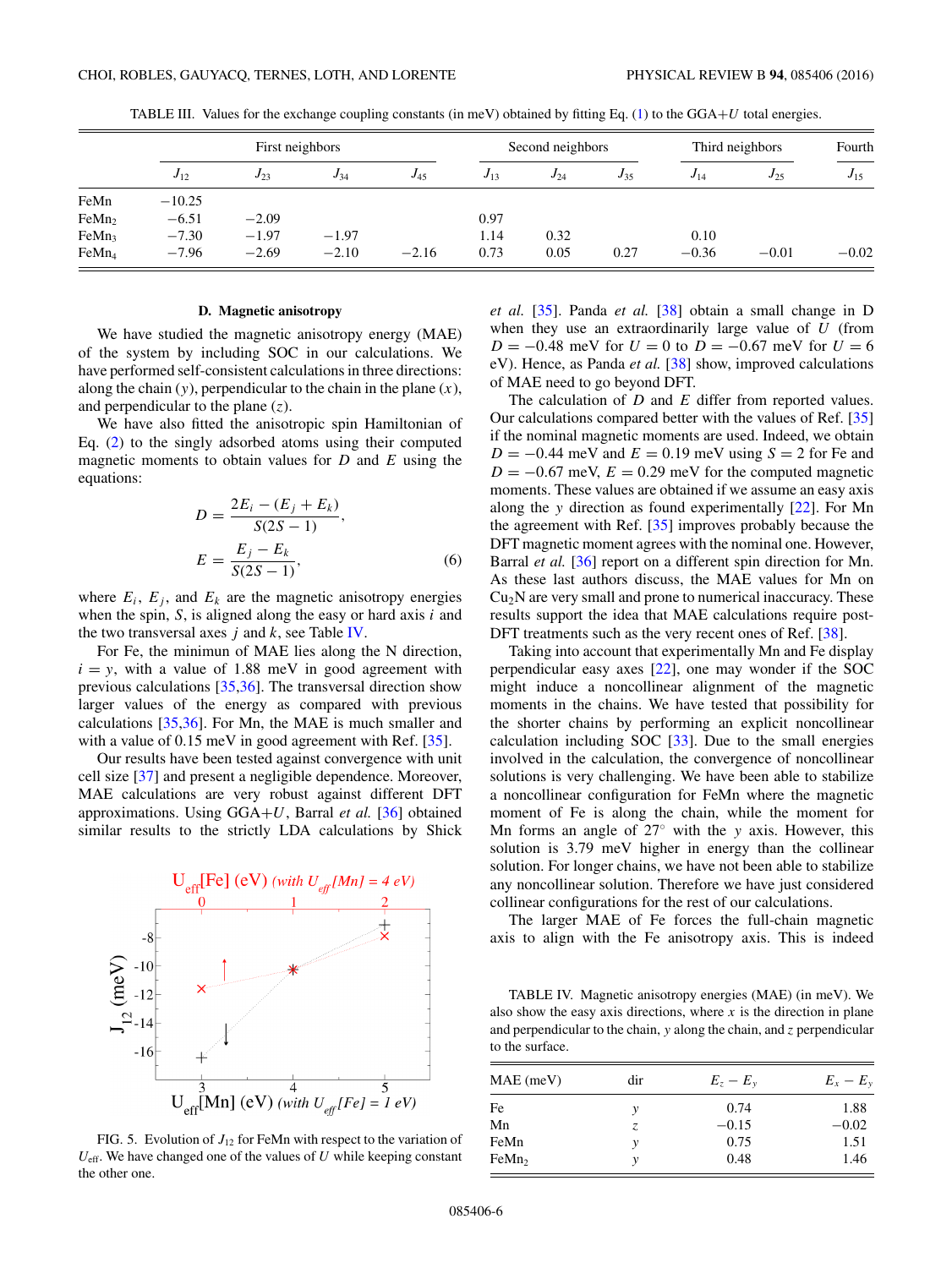seen in Table [IV,](#page-5-0) where the value for MAE decreases when increasing the chain length. This reduction in MAE can be understood in terms of the addition of Mn atoms that tend to align their magnetic axis perpendicular to the Fe one. These results qualitatively agree with the results of anisotropic spin Hamiltonians where the total magnetic anisotropy is approximated by adding the individual contributions of *D* and *E*. This approximation does not capture the changes in geometry of the chain with increasing lentgth. Nevertheless, adding up the MAE contributions of each atom leads to overestimations of MAE that are below the accuracy of our DFT calculations.

The study of the magnetic anisotropy in these chains reveals their composite structure. All  $\text{FeMn}_x$  for odd-*x* show a quasispin of 1*/*2, which should present zero anisotropy if these chains were macrospins of spin 1*/*2, see. Eq. [\(2\)](#page-1-0). Our DFT calculations show sizable anisotropies that underscore the complexity of the magnetic states of these antiferromagnetic structures.

#### **E. Magnetic excitation energies**

The magnetic structure of the chains can be obtained by studying the inelastic electron tunneling spectra (IETS) [\[9\]](#page-8-0) obtained with the STM. Figure 6 shows the differential conductance obtained for the different FeMn*<sup>x</sup>* chains. The features that appear in these spectra are due to magnetic excitations, very similarly to the ones of  $Mn<sub>x</sub>$  chains shown in Ref. [\[22\]](#page-8-0). Nevertheless, there are noticeable differences regarding both the peak at zero bias for the odd-*x* chains and the detailed structure of the steps. Indeed, even-*x* chains are singlets in the case of Mn chains, here, however, the ground states of odd-*x* chains present a doublet ( $S \approx \frac{1}{2}$ ) magnetic structure.

We solve Eq.  $(1)$  and study the different magnetic states for each chain using the methodology of Ref. [\[39\]](#page-8-0). The study of the ground state is particularly important to understand the behavior of the Kondo physics appearing in Fig. 6 [\[23\]](#page-8-0).



FIG. 6. Inelastic electron tunneling spectra (IETS) of different  $FeMn<sub>x</sub>$  chains obtained by measuring the differential conductance with the STM tip placed on a central Mn atom.

Indeed, all odd-*x* chains display a Kondo zero-bias peak, while this peak is absent from the chains with even *x*. Due to the Heisenberg correlations, the experimental ground state is multi-configurational. Solving Eq. [\(1\)](#page-1-0) with the anisotropy terms, Eq. [\(2\)](#page-1-0) shows that many of these configurations are  $S = \frac{1}{2}$  states, with a weight larger than 20% in the total state. Hence a spin-flip process is possible at zero-energy cost, which explains the appearance of Kondo peaks. Likewise, even-*x* chains do not have degenerate ground states and Kondo physics is absent. The absence of degenerate ground states for even-*x* is due to a total spin  $S \approx 2$  where the large longitudinal MAE of the Fe atom lifts the degeneracy of the ground state. The presence of anisotropy prevents *S* from being a good quantum number [\[23\]](#page-8-0).

The solutions of Eq.  $(1)$  permit us to compare the computed data for the chains with the experimental data. Figure  $7(a)$ shows the IETS for the FeMn<sub>3</sub> chain measured of the edge Mn atom, and Fig. [7\(b\)](#page-7-0) shows two calculations. The first one (blue) performed with the exchange couplings computed from our GGA+*U* calculations with an effective *U* value for Mn of 4 eV and for Fe of 1 eV, see Sec. [IV C,](#page-4-0) and adding up the experimental atomic magnetic anisotropies. Unfortunately, DFT seems to underestimate the anisotropy of Fe on  $Cu<sub>2</sub>N$ , see Sec. [IV D,](#page-5-0) therefore we use the experimental values for the anisotropy. The second one (green) scales the exchange couplings by 1.6, using the scaling found for FeMn when the effective *U* value for Mn was reduced to 3 eV, and keeping the corresponding value of Fe constant. We see that the energy thresholds are in good agreement in the second case, and the solution of Eq. [\(1\)](#page-1-0) with the third-order perturbation method of Ref. [\[39\]](#page-8-0) largely reproduces the dynamical phenomenology of the magnetic chain including higher-energy excitations like the one at  $\pm 10$  meV.

The asymmetry of the main inelastic thresholds found in Fig.  $7(a)$  is treated within the third-order perturbation method by including a potential scattering term in the Kondo scattering [\[39\]](#page-8-0). The effect of the potential scattering term is to remove the electron-hole symmetry of the excitation spectra of Eq. [\(1\)](#page-1-0). In order to fit the experimental spectra, we have used a  $J_{Kondo}$   $\rho = -0.04$  (where  $J_{Kondo}$  is the Kondo exchange coupling with electrons from the substrate and  $\rho$  is the density of states at the Fermi energy) and a potential scattering term  $U_{\text{Kondo}}/J_{\text{Kondo}} = -0.5$ . The results indicate that larger values should be used to reproduce the experimental data, implying the need to go beyond third-order perturbation theory to treat Kondo scattering in FeMn<sub>3</sub>.

The magnetic behavior of the inelastic thresholds is correctly reproduced by a Zeeman shift. This permits us to extract the value of the gyromagnetic ratio *g*, Fig. [8.](#page-7-0) For the present case we find that the atomic g's ( $g_{Fe} = 2.1$ ) and  $g_{Mn} = 1.9$  from Ref. [\[22\]](#page-8-0)) are good approximations to obtain the correct behavior of the magnetic global states with external *B*, Fig. [8.](#page-7-0) To a large extend, the atomic spin preserves its character, although very entangled due to the sizable Heisenberg exchange interactions.

#### **V. DISCUSSION AND CONCLUDING REMARKS**

This work is a detailed experimental and theoretical account of the electronic and magnetic properties of a heterogeneous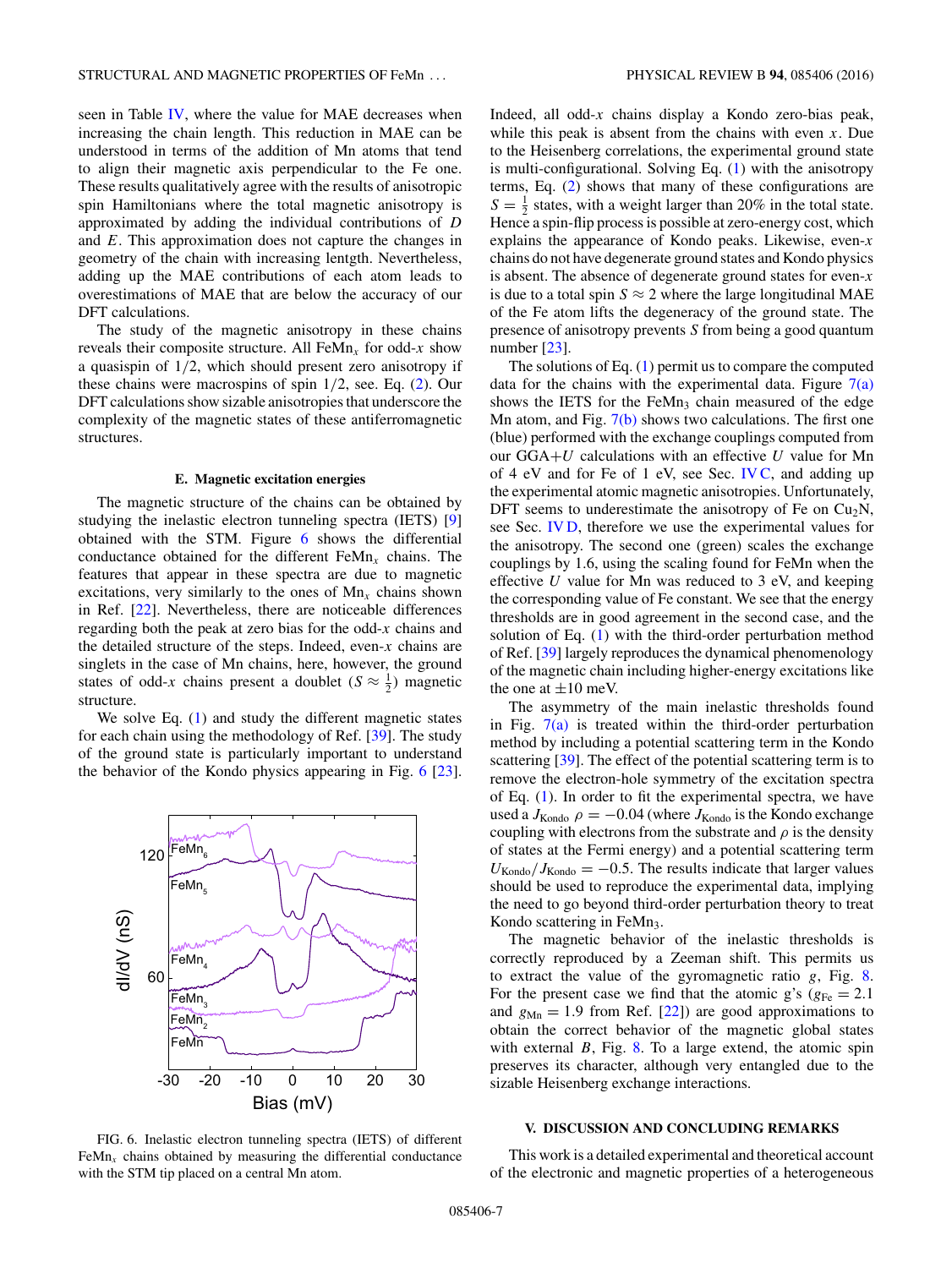<span id="page-7-0"></span>

FIG. 7. Inelastic electron tunneling spectra (IETS) of FeMn<sub>3</sub>: (a) experimental and (b) two computed solution using our calculated spin-chain parameters for  $(U - J)_{Mn} = 4$  eV and  $(U - J)_{Fe} = 1$  eV (blue) or scaling the computed exchange coupling by a 1.6 factor as found for FeMn with  $(U - J)_{\text{Mn}} = 3$  eV and  $(U - J)_{\text{Fe}} = 1$  eV (green), Sec. [IV C.](#page-4-0) The STM tip is placed on the edge Mn atom.

type of magnetic atomic chain (FeMn<sub>x</sub> with  $x = 1,6$ ) adsorbed on  $Cu<sub>2</sub>N/Cu$  (100). The chains are assembled by atom manipulation with an STM tip, and stable configurations are found when the TM atoms  $(TM = Fe$  and Mn) sit on top of Cu atoms. Experimentally, it is difficult to assemble chains with  $x > 9$  (we rarely succeeded going beyond  $x = 10$ creating a straight  $FeMn<sub>x</sub>$  chain) and theoretically we see that stress builds up as the chain increases size due to the imposed TM-TM distance by the underlying  $Cu<sub>2</sub>N/Cu$  (100) substrate. As the chain increases its size, the TM atoms increase their mutual distance and also their distance to the chain, energetically this is translated into a systematic lowering of both the atomization energy and the energy gained by the chain every time a new Mn atom is added.

Upon adsorption, Fe and Mn lose one of their *s* electrons in the interaction with the substrate, mainly to form the bond with the neighboring N atoms. There is considerable distortion and hybridization of the d-electron structure but their occupations remain the free-atom ones, leading to magnetic moment values close to the gas phase [\[13,22\]](#page-8-0).

The experimental data involve the IETS of different chains with detailed information on the excitation energies of the chains. The lower-energy spectral features are due to magnetic excitations of the system as was tested by their magnetic field dependence. In parallel, the values of the Heisenberg Hamiltonian can be obtained from DFT by evaluating the energy of different spin arrangements of the chains. This approach gives us a systematic insight on how the different TM atoms relate to each other in the chain, which are mainly driven by antiferromagnetic superexchange mediated by the nonmagnetic N atoms of the surface. We find that the Fe-Mn couplings are systematically larger than the Mn-Mn ones, and that beyond second neighbors neglection of the magnetic coupling is a very good approximation. Indeed, first neighbors is a sufficient approximation to obtain exchange couplings with an error of 0.2 meV. In the present choice of  $DFT+U$  calculations, the computed magnetic exchanges lead to excitation energies smaller than the experimental ones. Unfortunately, there is not a unique way of determining the value of the Hubbard *U* for the calculations. Our systematic study of the values show that a change of 1 eV in the value of the Mn *U* leads to a ∼60% change in the value of the evaluated couplings yielding good agreement with the experiment. Despite this dependence of the interatomic exchange energies on the value of *U*, the conclusions of this work do not change for the range of used values. Moreover, the geometrical, stability and magnetic anisotropy results show a negligible dependence with the above values of *U*.

The TM atoms are subjected to magnetic anisotropies on this surface. Our calculations show that the MAE of the full chain is not just the sum of the MAE's of each TM atom. Nevertheless, the smallness of Mn MAE renders this approximation acceptable. Despite their different magnetic axis, the very large MAE of the Fe dominates and the Mn



FIG. 8. (a) Inelastic electron tunneling spectra (IETS) for FeMn<sub>3</sub> with a magnetic field applied perpendicular to the surface increasing until 9 T. (b) The behavior of the different magnetic states (black dots) obtained from the experimental figure follows the Zeeman trend expected for a Zeeman term with the atomic *g* factors ( $g_{Fe} = 2.1$  and  $g_{Mn} = 1.9$  from Ref. [\[22\]](#page-8-0)).